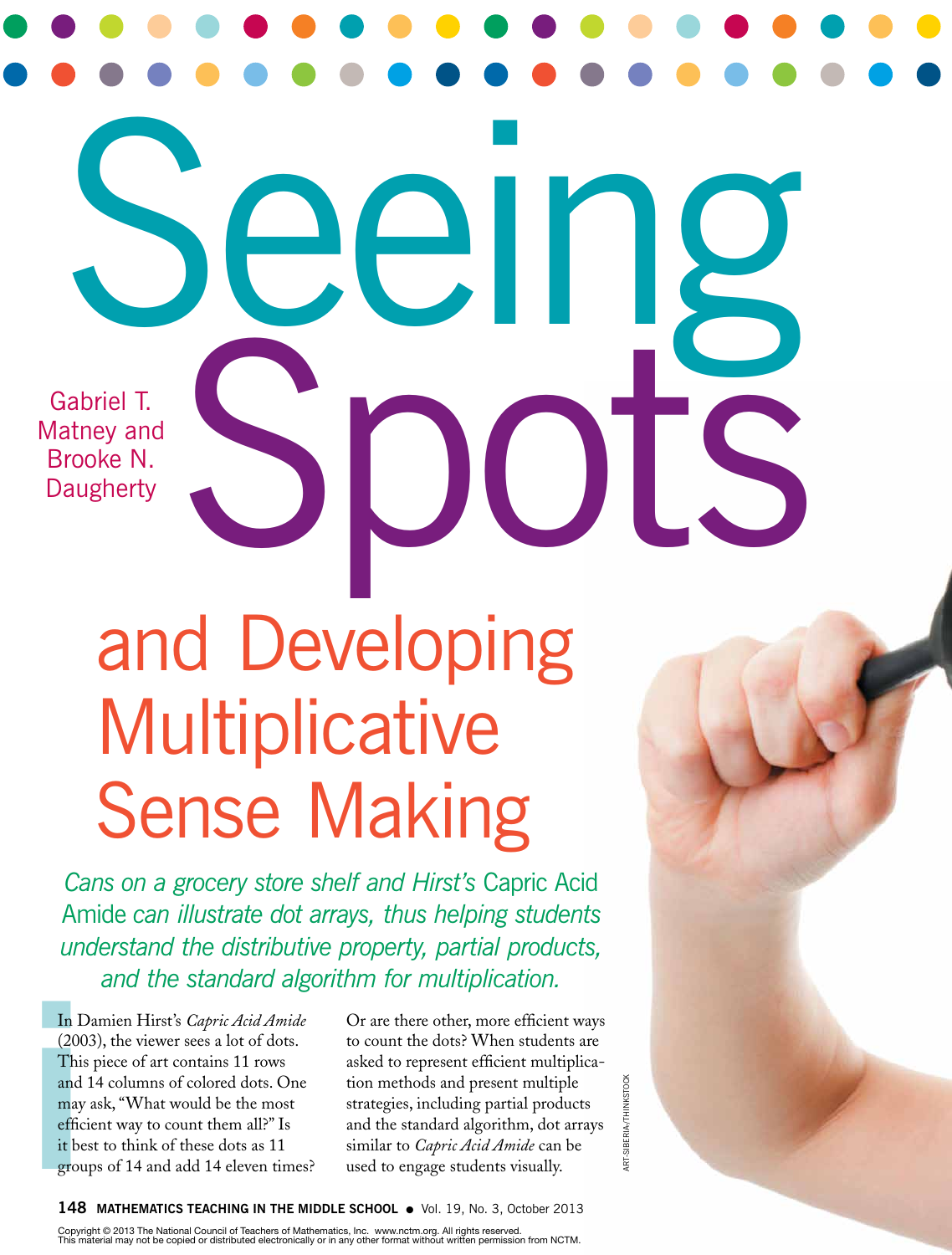Dot arrays provide opportunities for students to notice structures like commutativity and distributivity, giving these properties an image that can be manipulated and explored. These images also connect to ways that we organize discrete objects in everyday life.

It is likely that you have encountered many rows and columns at your local grocery store (see **fig. 1**). Because store managers like to keep their shelves looking fully stocked, items are often layered five deep. If the cans on the shelves in the photograph are

currently only three layers deep, how many cans will be needed to ensure that the shelves are fully stocked? What properties and strategies involving multiplication could be used to efficiently find an answer? We will describe how we engage students in making sense of these multiplicative situations by using dot arrays.

As middle school teachers, we have noticed that many students begin sixth grade with a limited understanding of multiplication and its properties. That is not to say that they do not know how to correctly perform two-digit and three-digit multiplication using the standard algorithm. Rather, they lack

a sense of flexibility, efficiency, and accuracy (Russell 2000). When given a word problem or a realistic task, we often hear students ask, "Do I multiply or divide?" Instead of persevering on their own, they rely on us, their teachers, to provide the appropriate arithmetic procedure. In some instances, they will simply multiply two numbers without justifying whether or not the answer makes sense in the context of the problem. Students often make errors in their computation that are compounded by a lack of understanding

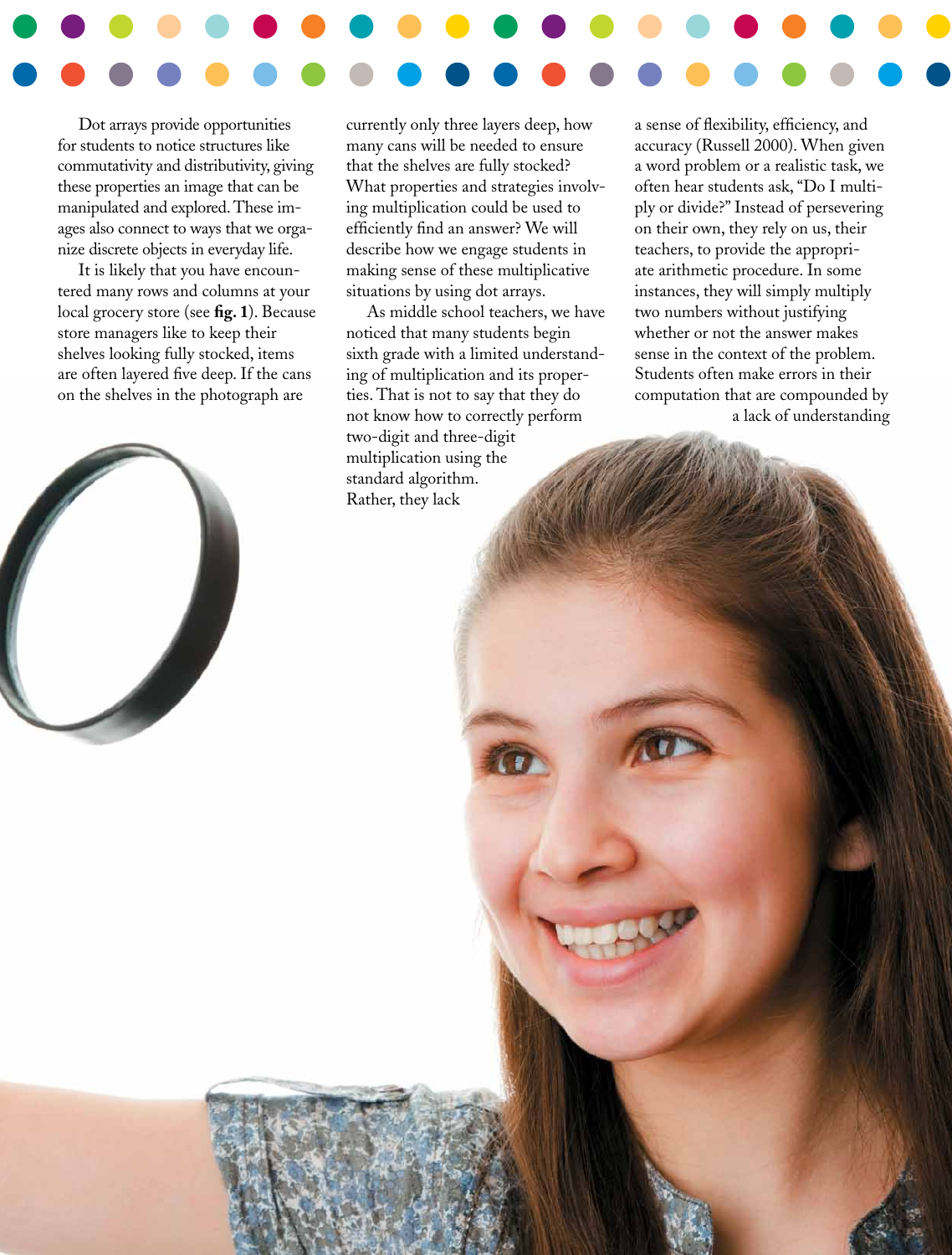

about the process they are using. As a result, we have found it necessary to re-engage students in multiplicative thinking. By doing so, we hope to deepen their knowledge of multiplication so that they can persist when encountering multiplication in new contexts throughout middle school and high school.

# **Multiplicative sense MaKing**

We teach with awareness of where students are in their current understanding of multiplication. At the same time, we look ahead to the mathematical learning that will connect to those understandings. The Common Core State Standards for Mathematics (CCSSM) contains numerous connections that will require fluency with multiplication beyond a memorized procedure (CCSSI 2010). As early as the sixth grade, students will need to expand their multiplicative thinking to the following:

- 1. Ratio and proportion (6.RP, p. 42)
- 2. Number system knowledge, including factoring and integer operations (6.NS, pp. 42-43)
- 3. Algebraic expressions and equations, in which students write expressions, identify equivalencies, and evaluate multiplicative expressions of realworld problems using algebraic notation (6.EE, pp. 43-44)

4. Geometry, in which students connect multiplicative ideas to areas of rectangles, triangles, special quadrilaterals, and volumes of prisms (6.G, pp. 44-45)

Once the full implementation of CCSSM occurs, we are hopeful that students will enter middle school with multiplicative fluency. That is to say, students' thinking about multiplication will be flexible, efficient, and precise. Such fluency can open learning spaces through which students can deepen their mathematical knowledge while making sense of CCSSM's middle school domains.

The way that CCSSM is organized in the lower grades allows this development to occur as students meet each grade's fluency mark through problem solving and modeling new mathematical ideas, early tenets of the Standards for Mathematical Practice. However, those of us working in middle schools should prepare to receive students who have not been exposed to the same set of coherent standards during their mathematics learning. In the next few years, students will most likely have some instruction implemented from CCSSM and from previous state and local standards. For these reasons, we plan to assess students' multiplicative sense making and re-engage them using activities like dot arrays to develop opportunities for future connections.



**Fig. 1** A display of cans on a grocery store shelf is a real-life model of an array representation.



# **dot aRRays**

GABrieL T. MATNeY

**GABRIEL T. MATNEY** 

Our experience with individualized education plans has led us to develop dot array tasks that we have found beneficial for all students. These tasks allow students to reconnect and redevelop a sense for multiplicative efficiency and understanding, particularly with large numbers. They quickly come to realize that our expectations go beyond a memorized procedure and instead involve reasoning and justification. We begin this process with the dot array model because it allows for re-entry into multiplication by all students and promotes opportunities for creative thinking and various representations.

The structure of a dot array is particularly powerful because with each array, we are able to choose two particular grouping arrangements. We can then observe how students use (or do not use) the groups that are given. Furthermore, many students are somewhat familiar with arrays and their connection to multiplication, yet few have ever been given tasks with arrays larger than  $6 \times 6$ .

As the unit progresses, the sophistication of the tasks increases. Students also discover more efficient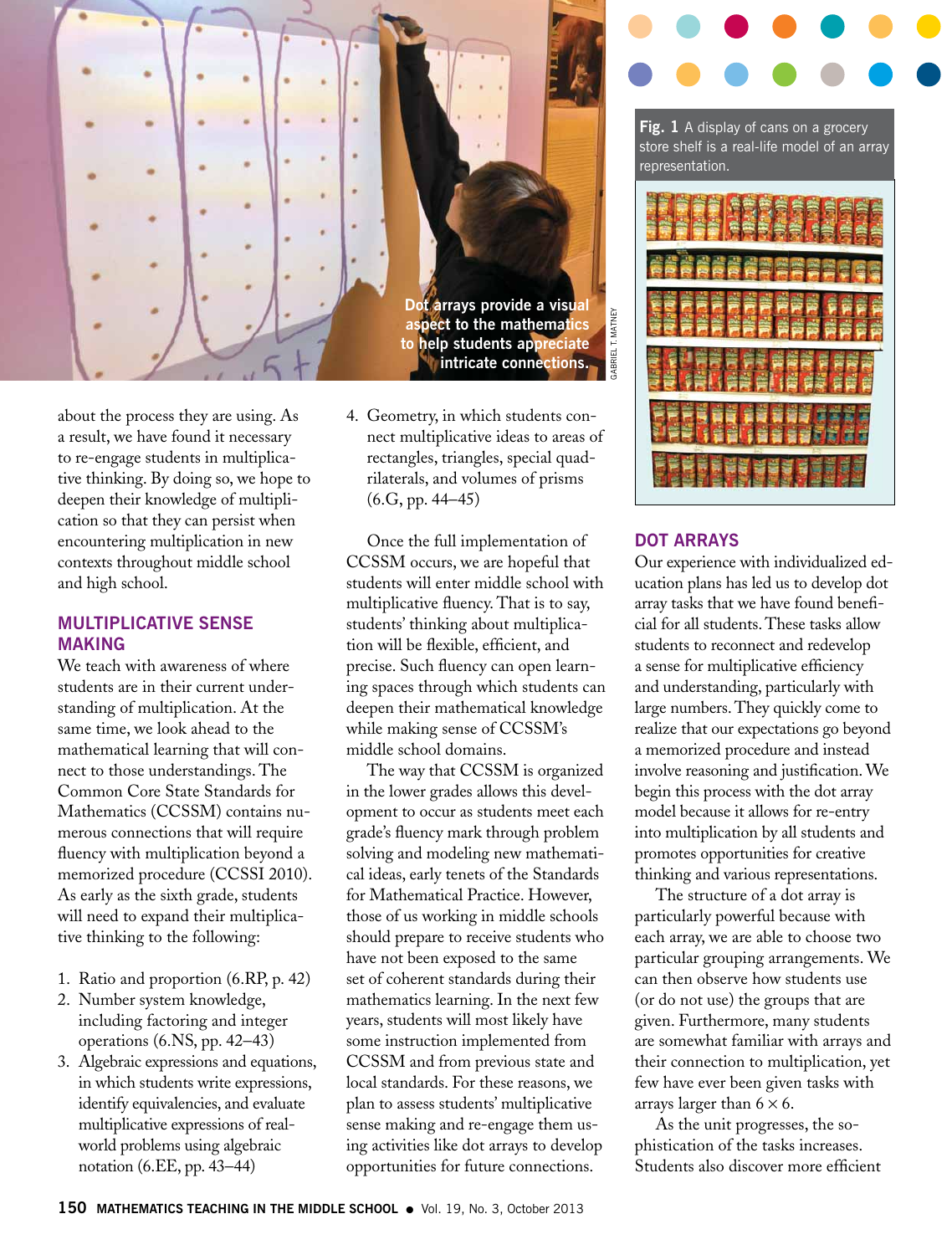



strategies with the array model and connect these strategies with more abstract forms of representation. The classroom discourse ebbs and flows among exploring efficiency and representation, analyzing the thinking of others, and explaining the meaning of multiplication. **Figure 2** shows a typical stream of tasks and discussions that derive from students' work.

## **Re-engagement into multiplication**

To begin, we give students dot arrays and ask them to describe some ways to ascertain the number of dots without counting them all. Students may make any decision that feels natural for them. We establish the expectation that no one can read their minds, so they must explain their strategy using drawings, words, or symbols. The openness of the task allows us to watch and consider students' thinking, highlight the differences in approaches through presentation of students' solutions, and orchestrate productive mathematics discourse (Smith and Stein 2011) about multiplication and its representations.

**Figure 3** shows examples of dot array work. As students create and share their ideas, we are looking for examples that can both expand and deepen their

mathematical views. In **figure 3a**, the student used an  $8 \times 13$  array and explained, "Five groups of sixteen is easy, that's 80, so I just added the 24 and made 104." The idea that we can work out multiplication problems using a combination of addition with smaller multiplications is significant, as it moves beyond the idea of  $8 \times 13$  as meaning only 8 groups of 13.

A solution like that in **figure 3a** can act as a catapult, causing students to think about other meanings for multiplication. After discussing solutions that use addition with smaller examples of multiplications, students gain flexibility that they can later transfer to the more abstract symbolic meaning involved in explaining algorithms.

The example in **figure 3b** can also elicit discussions about the need for precision. This student's written expression matches the drawing by making 7 groups of 4. However, the number sentence was written as  $4 \times 7$ , implying 4 groups of 7. Several students typically represent their written multiplications in a way that does not follow convention, but they are given the opportunity to explain the meaning and demonstrate visually how the expression connects with their dot array groupings. These cases provide fresh opportunities to engage students



in a discussion about the meaning and conventional representation of multiplicative expressions.

**(c)**

J 7)  $10x7 = 70$ 

 $704708140$ 

 $20x7 = 140$ 

エンティン <sup>o</sup>ummutatuse

 $\ldots$  $\cdots$ 

a status y

 $\epsilon$  ,  $\epsilon$  ,  $\epsilon$  ,  $\epsilon$  ,  $\epsilon$  ,  $\epsilon$  ,  $\epsilon$ 

<u>Kill Colle</u> Silve

 $\cdots$ 

ه چپکا

 $\subset$ 

An important question that we raise for consideration is "How can dot arrays be used to give a justification for the commutative property?" We allow time for students to discuss the issue and consider why it might be advantageous to think of  $4 \times 7$  and  $7 \times 4$  as different, even though the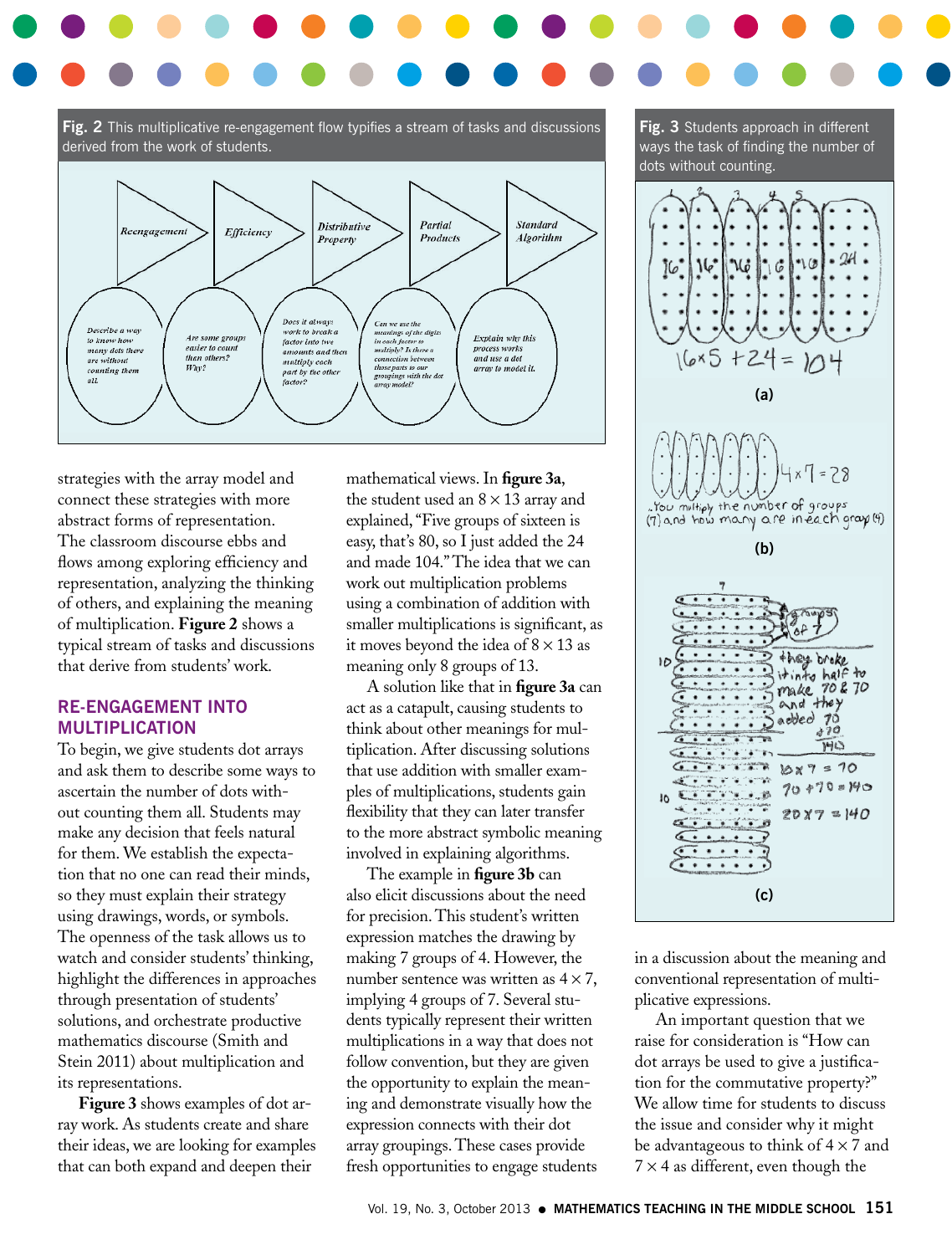**Fig. 4** To find the product of 22 and 16, one student grouped the dots by 10s, trying to cluster 100 dots when possible.

product is the same by the commutative property. Students demonstrate that each  $M \times N$  array can be turned 90 degrees to make an *N* × *M* array without changing the original.

Two other important aspects that are generated by these dot array re-engagements involve understanding and critiquing the reasoning of others and moving toward efficiency. We allow students to work in pairs and bounce ideas off each other. When students believe that they have a finished solution, their ideas are tested by another pair, to see if they can discover the ideas and whether or not the drawings, words, and symbols make sense. The work in **figure 3c** contains the text "They broke it into half to make  $70 \&$ 70. . . ." These words were added later by another pair of students who were checking if enough information was provided to deduce a strategy. Students can negotiate with one another about what needs to be done to accurately state the intended strategy.

Another important aspect that we want to elevate through discourse is the careful choice of grouping that can produce an easier solution. **Figure 3c** was shared to promote this discussion. The idea of breaking 20 into 2 tens made it easier for students to find the answer of  $20 \times 7$ . The class decided

**Fig. 5** The work of these students moved them toward thinking about the distributive property.



that this strategy was more efficient than others. We highlight these examples as a natural transition to our discussions and expectations of increasing efficiency.

## **Efficiency**

Students are given more dot arrays with the expectation of finding groups that relate to the base ten number system. They may organize these groups in whatever way makes the most sense to them, often choosing to find multiple groups of 10. The sample work of **figure 4** shows that this student chose to make multiple groups of 10 or 20 to form larger groups of 100. Throughout their presentations and discussions, we encourage students to think about ways that they can improve their own efficiency.

In subsequent conversations, students often referred to others' ideas, such as "Joe's method," to indicate whose thoughts they were using to justify their new adaption. Although the approach for obtaining  $22 \times 16$ used in **figure 4** is more advanced in efficiency than others', connections can be made that will produce improvement. One such connection involves the move by some students to break up the main factors of the array to make more readily known multiplications over addition. When these cases occur, we discuss these strategies (see **fig. 5**) and their connection to the distributive property.

#### **Distributive Property**

Dot arrays can provide a clear picture of the distributive property because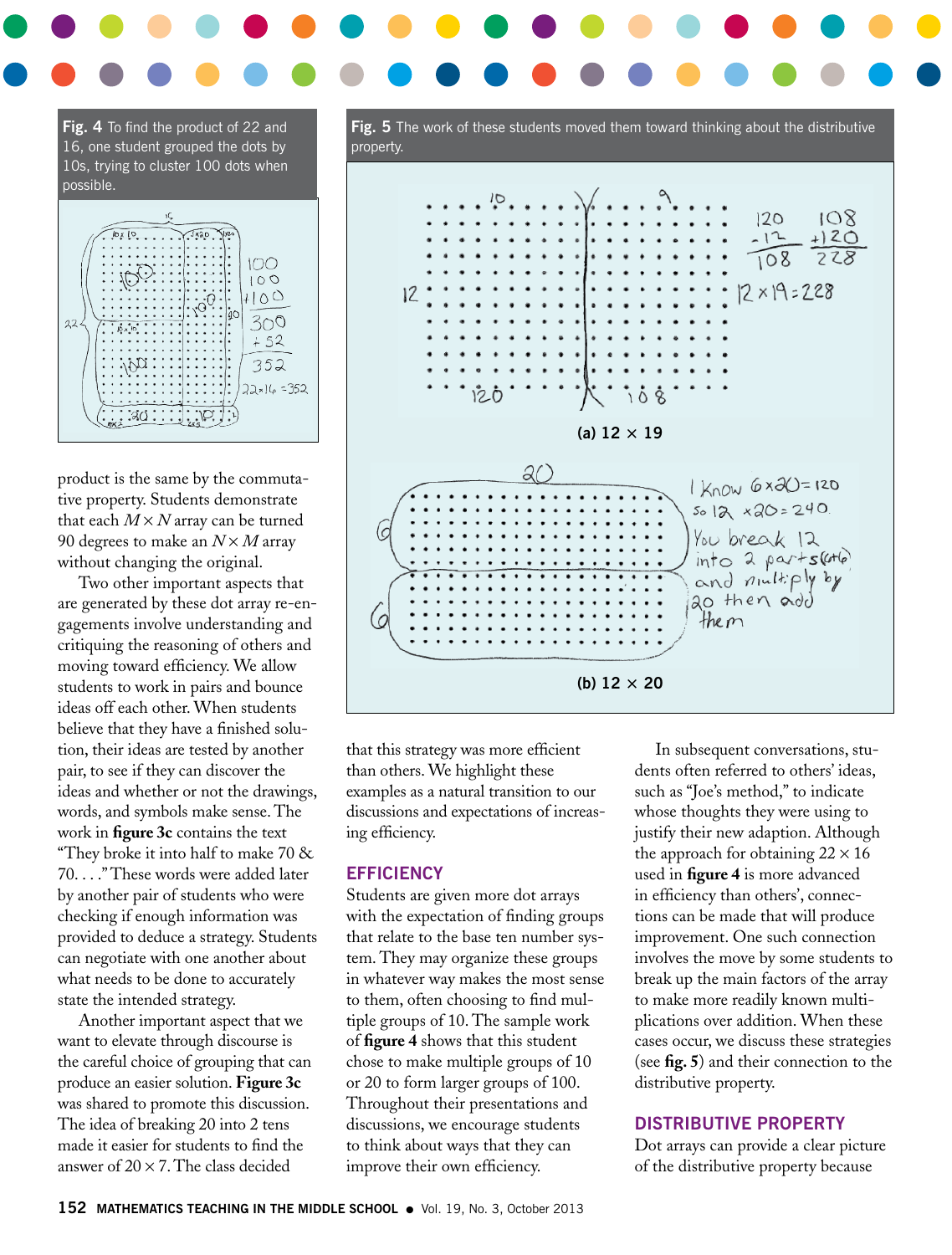students can see how one factor is broken apart in ways that make multiplication by the other factor easier. In students' attempts to demonstrate a more efficient method using the dot array model, we invariably see work that exemplifies the distributive property. We look for the sort of student work shown in **figure 5** to highlight—

- a concise representation of ideas;
- a decomposition of factors within any multiplication problem to make it easier to solve; and
- a consideration of whether or not both factors can be decomposed.

After being given time to think, students realize that the work in **figure 5a** and **5b**, respectively, can be written concisely as the following:

•  $12 \times 19 = 12 \times (10 + 9)$  $= 120 + 108$  $= 228$ •  $12 \times 20 = (6 + 6) \times 20$  $= 120 + 120$  $= 240$ 

We ask students to work through other dot arrays and try this strategy because it opens a space for students to look for and make use of structure. It provides important experiences for their future consideration of  $a(b + c)$ = *ab* + *ac*. Looking beyond the trivial form of the distributive property, we ask students to consider what it would mean if we decomposed both factors into numbers of our choice and then multiplied. Often, students bring up this idea themselves as they notice nice groups that they have formed in their dot arrays. From these ponderings arise connections to partial products.

## **PARTIAL PRODUCTS**

Some students' ideas gravitate naturally toward modeling the partial products algorithm (see **fig. 6**) or toward

**Fig. 6** The partial products algorithm was modeled in this dot array.



dividing the dots into sections and finding the number of dots in each section. During our challenge to students to be more efficient, some of them discovered this strategy and decomposed both factors, although not always choosing the same decomposition. This situation provided the context for us to ask, "Can the multiplications in the partial products algorithm be represented by a dot array?" Students were initially allowed to explore this question with their choice of any size dot array. Many students worked through several cases and discussed their findings with others.

After students' ideas were shared, we asked them to demonstrate the partial products algorithm using a  $39 \times 14$  array. The student work in **figure 6** illustrates how each of the partial multiplications is geometrically parsed. We find that students benefit the most when we give them the task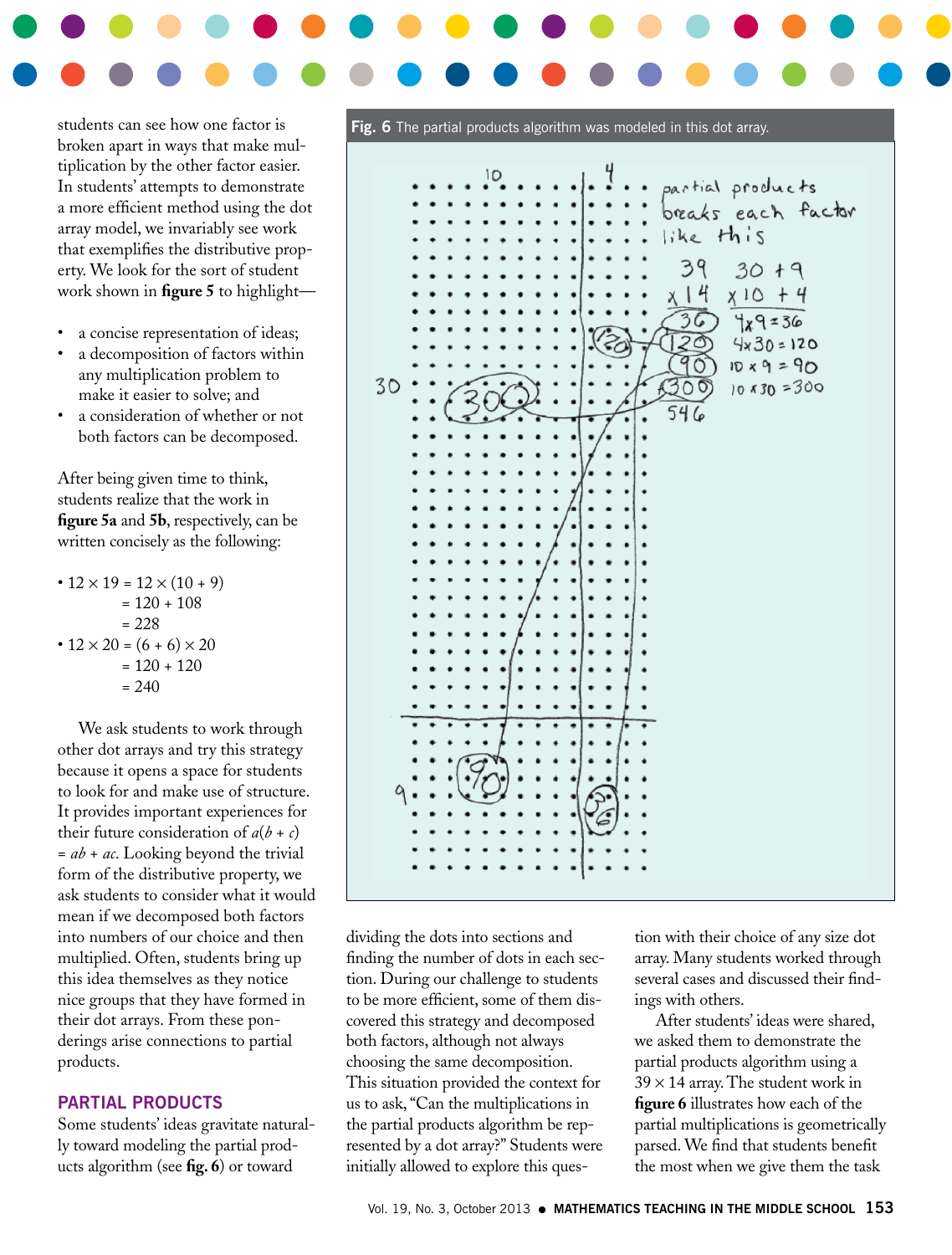Fig. 7 Through their experiences with dot arrays, students can see that the standard algorithm for multiplication is consistent with their work in partial products.

| <b>Partial Products</b>                       | <b>Standard</b>                         |                                                                                                                                                       |
|-----------------------------------------------|-----------------------------------------|-------------------------------------------------------------------------------------------------------------------------------------------------------|
| 39<br>x14<br>36<br>120<br>90<br>$+300$<br>546 | $\frac{39}{14}$<br>156<br>$+390$<br>546 | 4<br>10<br>This<br>30<br>ţ۶<br>30<br>4,130<br>50<br>6<br>2<br>$\frac{3}{3}q$<br>x14<br>$156 + 390$<br>546<br>This'is<br>9x<br>q<br>9<br>Io<br>Ļ<br>10 |

of connecting the place value meaning of the digits and the multiplicative process to the dot array model.

We often hear students make clarifying remarks about situations that we as teachers take for granted. During one class, a student exclaimed, "Oh! So that's why we add all of these numbers up after we multiply the pieces! I always thought that was weird, but yeah, they are just pieces of the whole." The dot arrays provide a visual model that can help students better understand the arithmetic processes, including the standard algorithm for multiplication.

#### **STANDARD ALGORITHM**

We conclude the re-engagement with multiplication by asking pairs of students to explain the process of the standard algorithm for multiplication using the dot array model. Students quickly see that the smaller products of the standard algorithm match those of the partial products algorithm. They also notice that the standard algorithm takes less writing because its representation allows two numbers to be summed in one step, as shown in **figure 7**.

We encourage students to be precise in their explanations and to ask questions of one another to account for all the details in the standard algorithm. "Why do we write the 3 from the 30 up there?" and "Why were we told to put a zero in the one's place on the second row?" are two of our favorite questions. After much discussion and presentation with their peers, each group writes an explanation and presents it to the class. The students actively seek to answer the questions that arise during discussion. We have found that students give richer explanations of the standard algorithm for multiplication when they have experiences with and use the dot array model.

Many students need the visual aspects to appreciate the intricacies and connections involved in mathematics. The dot array model allows students the freedom to explore mathematically appropriate representations of arrays and learn how to make more efficient decisions. Through these multiplication experiences, students can entertain mathematical questions like "In trying to find the product of  $11 \times 14$ , is it best to think of it as 11 groups of 14 and add 14 eleven times, or is there another more efficient way?"

## **IDEAS ON THE HORIZON**

These activities prepare students for making many of the mathematical connections they will encounter in their immediate future. For example, when we move into algebraically representing the distributive property, we invite students to think back to the dot arrays by asking, "How can we represent  $12(x + 7)$ ?" We have also found that students who have significant experiences with dot arrays are much more adept at transitioning to similar models comprising more sophisticated forms of multiplication. For example, we have seen students use algebra tiles to think through multiplication of binomials. Student strategies also tend to transfer from the discrete nature of the dot array to the continuous nature of solving area